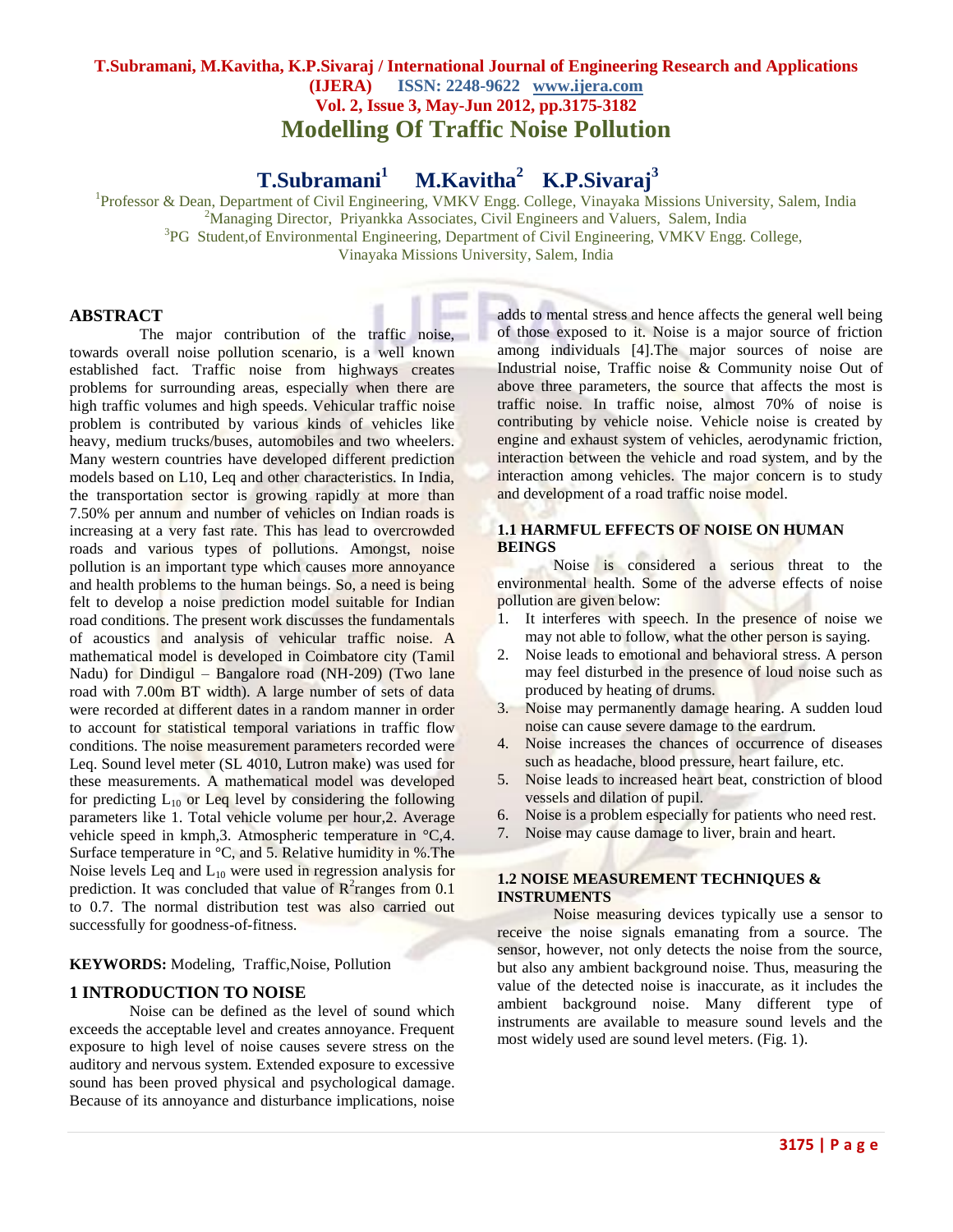

**FIGURE.1 SOUND LEVEL METER**

#### **1.3 ACCEPTABLE LEVELS OF NOISE**

Various standards are being used in different countries regarding the acceptable levels of noise depending on the situation. Limits of acceptable noise level established by different organizations are given in Table 1.

## **TABLE 1. DIFFERENT STANDARDS OF NOISE LEVEL FOR VARIOUS AREAS OF A COMMUNITY**.

|      |                                                                                   |                                                   | Noise Level dB(A)                        |                             |                            |  |
|------|-----------------------------------------------------------------------------------|---------------------------------------------------|------------------------------------------|-----------------------------|----------------------------|--|
|      | Description of Area                                                               | CPCB. India                                       |                                          |                             |                            |  |
| S.No |                                                                                   | Day time<br>$(6.00 \text{ AM})$<br>$-9.00$ PM $)$ | Night time<br>$(9.00$ PM $-$<br>6.00 AM) | <b>FHWA</b>                 | AASHTO                     |  |
| 1.   | Sensitive Areas such as<br>parks, schools, hospitals,<br>mosques and Silence area | 50                                                | 40                                       | 60                          | 55-60                      |  |
| 2.   | Residential Area                                                                  | 55                                                | 45                                       | 70<br>(Interior<br>Max. 55) | 70 Exterior<br>55 Interior |  |
| 3    | Mixed Area                                                                        |                                                   |                                          | 70                          | 70                         |  |
| 4    | Commercial Area                                                                   | 65                                                | 55                                       | 75                          | 75                         |  |
| 5.   | Industrial Area                                                                   | 75                                                | 70                                       | 75                          | 75                         |  |

## **1.4 TYPICAL TRAFFIC NOISE LEVELS**

- Areas with heavy traffic or close to blaring loud speakers:  $80 - 105$  dB (A).
- Areas with over flying aircrafts: 90-100dBA.
- At Railway Stations, Traffic Junctions, Busy markets; 70 –90 dB (A).
- Residential Areas close to traffic, industries and markets: 60 –80 dB (A).
- Residential areas away from heavy traffic roads or other noisy Sources: 40 –60 dB (A).

# **2. INTRODUCTION TO VEHICULAR TRAFFIC NOISE**

Traffic noise will continue to increase in magnitude and severity because of population growth, urbanization, and the associated growth in the use of automobiles. It will also continue to grow because of sustained growth in of vehicles [6]. Highway noise is the sum of the total noise produced at the observer point by all the moving vehicles on the highway. Thus the fundamental component is the noise produced by the individual vehicles, which depend on the vehicle type and its mode of operation. The overall noise is also dependent on the characteristics of the vehicle flow and the relative proportions of the vehicle types included in the flow. Knowledge of these factors is thus necessary to define the characteristics of highway noise and to subsequently predict the associated noise level in the surrounding area. The amount of information required depends on the degree of accuracy desired in the predictions, which in turn is a function of the method selected to characterize the temporal variation of the noise. Thus the complexity of highway noise model will depend on the noise descriptor selected.

# **2.1 VEHICLE NOISE SOURCES**

It is well established fact that vehicular traffic noise is a major source of community annoyance especially near highway carrying fast traffic. Many people consider the truck noise to be the principal offender. Numerous components of noise sources contribute to the overall truck noise. These sources, however, can logically be grouped into the major categories as under.

1. Power Plant and Transmission Noise Sources- engine,

exhaust, intake, cooling system, drive train and so on,

2. Running gear Noise Sources – tyre road interaction, differential, propeller shaft. Noise from the power-plant increases as engine speed increases. While noise from tyre increases as vehicle speed increases. Trucks tend to operate at a nominally constant engine speed, so that engine and exhaust noise do not vary appreciably with vehicle speed. Therefore, at lower highway speeds the engine-exhaust noise is dominant, while at higher vehicle speeds tyre-pavement interaction becomes the dominant source of noise. The exact speed at which the tyre-roadway noise starts to dominate over the power-plant-associated noise is a highly complicated function of such variables as tyre characteristics, engineexhaust characteristics, road surface, and vehicle design and condition. As a tyre rolls over a road surface, it displaces macroscopic and microscopic volumes of air. The 'macroscopic' applies to volume displacements of the same order as the volume of the tyre itself, and 'microscopic' applies to much smaller volumes. These air displacements generated pressure disturbances in the surrounding air. Pressure disturbances in the audio frequency range and of sufficient amplitude are responsible for the production of noise along the roadway.

## **2.2 EFFECTS OF VARIOUS FACTORS ON TRAFFIC NOISE**

Rapidly changing population patterns on the national scene and developed public expectancy in terms of environmental effects have generated the requirement to furnish environmental impact statement is the noise that my result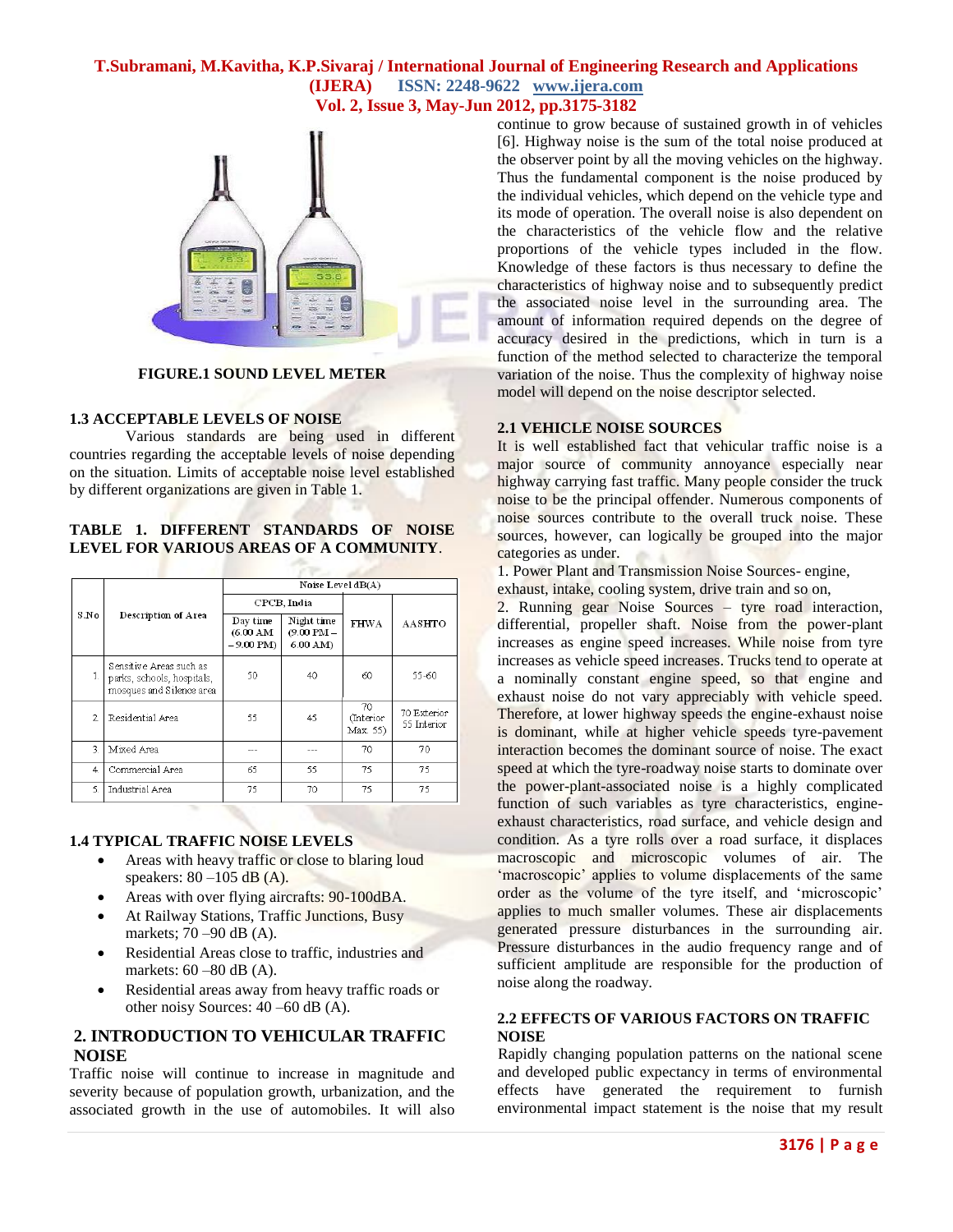from the traffic noise is more complicated due to the facts that highways are not flat, straight or free from natural terrain variation. The factors like vehicle speed, density, traffic mix, width of median and number of lanes are not constant. Therefore, for traffic noise each of these parameters is taken into account.

A number of factors can influence the traffic noise, whose major sources are noise emission from vehicle, interaction of tyres with road surface, traffic flow conditions and driving habits. In general, these factors can be grouped under four categories namely traffic factors, road factors, vehicle factors, and human factors as listed in Table 2.

#### **TABLE 2 FACTORS AFFECTING TRAFFIC NOISE**

| <b>Traffic factors</b>                           | Road factors                                                                     | Vehicle factors                    | <b>Human</b> factors            |
|--------------------------------------------------|----------------------------------------------------------------------------------|------------------------------------|---------------------------------|
| (i) Traffic volume                               | (i) Type of payment<br>and shoulder                                              | (i) Engine type                    | (i) Experience of the<br>driver |
| (ii) Traffic speed                               | (ii) Surface roughness                                                           | (ii) Age of vehicle                | (ii) Driving habits             |
| Vehicle<br>(iii)<br>composition                  | (iii) Grade                                                                      | (iii) Type of fuel used            |                                 |
| of l<br>(iv)<br>Presence<br>heavy vehicles       | (iv) Presence of pot<br>holes                                                    | (iv) Maintenance<br>-of<br>vehicle |                                 |
| (v) Creation of traffic<br>jams and bottle necks | Presence<br>οf<br>(v)<br>intersections                                           | (v) Type of homs                   |                                 |
| Background<br>(v <sub>i</sub> )<br>noise         | of<br>(v <sub>1</sub> )<br>Presence<br>acceleration<br>and<br>deceleration lanes |                                    |                                 |
|                                                  | (vii) Width of road                                                              |                                    |                                 |
|                                                  | (viii) Presence of road<br>side plantations                                      |                                    |                                 |
|                                                  | (ix) Land use activities                                                         |                                    |                                 |
|                                                  | (x) Presence of high<br>rise buildings                                           |                                    |                                 |
|                                                  | (xi) Presence of noise<br>barriers                                               |                                    |                                 |

#### **2.3 NOISE PREDICTION MODELS**

 Traffic noise prediction models are required as aids in the design of highways and other roads and sometimes in the assessment of existing or envisaged changes in traffic noise conditions. They are commonly needed to predict sound pressure levels, specified in terms of (Leq)L10, etc., set by government authorities.

 Environmental laws require the Environmental Impact Statement(EIS) to take into account the effect of the proposed noise on all existing and potential elements of the environment, not only statutory criteria. This calls for a variety of descriptors and criteria. Special descriptors are sometimes required for the assessment of complaints about road traffic noise.

# **3. EXPERIMENTAL INVESTIGATION - NATURE OF NOISE PROBLEM**

.

Traffic noise prediction models are required as aids in the design of roads and sometimes in the assessment of existing or envisaged changes in traffic noise conditions. They are commonly needed to predict sound pressure levels, specified in terms of Leq, L10 etc. Several models have been developed by regression analysis of experimental data from fundamental variables such as traffic flow, vehicle speed, etc. A survey of the area revealed that the major contribution to the noise is from traffic with substantially high percentage of heavy vehicles. The average speed of the vehicles was found within range of 35-60 kmph. The noise nuisance was aggravated by the indiscriminate horn blowing, rapid accelerations and overtaking.

#### **3.1 SITE SELECTION**

To develop mathematical model for predicting the traffic noise, the first task was site selection. So, according to surveys of different areas and nature of noise problem, a two lane straight stretch where continuous uninterrupted flow of vehicles occurs, without any obstructions like speed breaker, junctions, traffic signals etc. was selected on Dindigul – Bangalore road (NH-209) at Ganesapuram, between Coimbatore and Annur (Fig.3). Also it is better to take noise measurement only in hot sunny days and it is better to avoid the rainy season. During rainy days, the level of noise due to tyre - road interaction will be more than that on normal days.



#### **FIGURE.3 ARIAL VIEW OF THE NOISE MEASUREMENT SITE (COURTESY – GOOGLE EARTH)**

#### **3.2 MEASUREMENT PROCEDURE**

For traffic noise problems it is useful to know the equivalent continuous sound level Leq and the 10 percentile exceeded sound level L10. Such information is obtained using a sound level meter (SL 4010, Lutron make). The sound level meter was suitably calibrated before taking the measurements. The sound level meter was placed on a tripod at a height of about 1.20 m above the existing road level at distance of 1.50m from the BT edge as shown in Fig. 4. The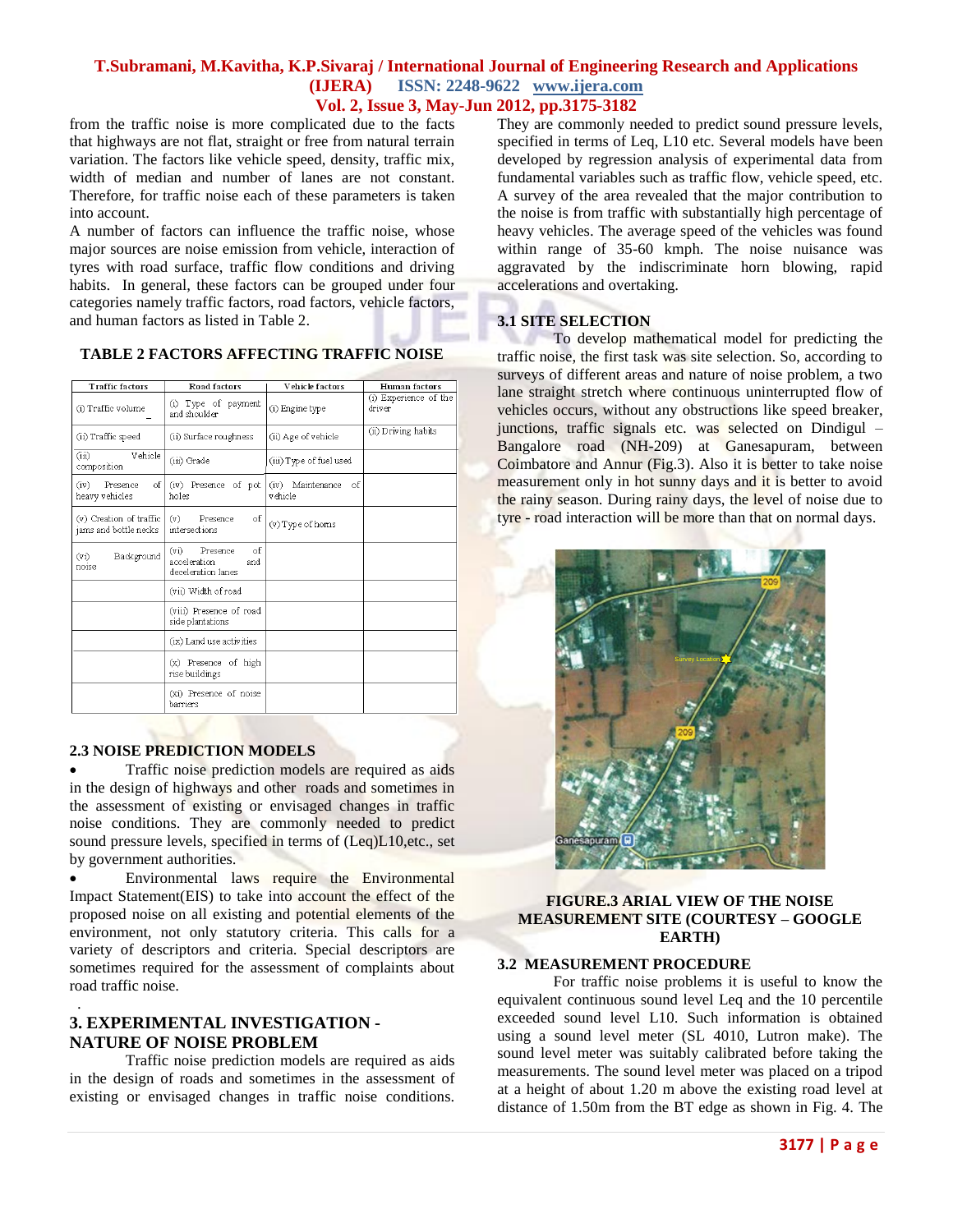sound level meter was provided with a windscreen for minimizing the influence of wind during the measurement.

The following data were recorded at the site.

- 1. Location plan.
- 2. Atmospheric characteristics such as air temperature, humidity and surface temperature.
- 3. Vehicle count based on various classification of vehicles
- 4. Speed of vehicles
- 5. Noise level for different type of vehicles.

were recorded using a hand held digital thermo-hygrometer and the surface temperature in °C was measured using a hand held laser thermometer.

# **3.2.3 Vehicle count**

The vehicle count was done for various classification of vehicles based on the Indian Roads Congress guidelines given in IRC:9-1972 for the full time period of 12 hours at each measurement time on both sides of the road (Figure.5)



#### **Fig. 4. Location plan of the noise measurement site**

## **3.2.1 Location plan**

The location plan was recorded in a separate sheet for showing the following details regarding the existing road.

- a. Name of the road.
- b. Category of the road.
- c. Location of measurement.
- d. Type of pavement.
- e. Road width.
- f. No. of lanes.
- g. Type of carriageway (Divided / Undivided).
- h. Width of median.
- i. Height of median.

In addition to the above details, a line sketch showing the location of Km / Hm stones, their distances, distance of nearby junctions, distance of nearby culverts / bridges, north point, etc. and measured distances to the closest residences are marked in the location plan. Appendix A shows the form of location plan.

## **3.2.2 Atmospheric Data**

Atmospheric data such as air temperature, humidity and surface temperature were measured at the time of measurement. The air temperature in °C and humidity in %



## **FIGURE.5 VEHICLE COUNT MEASUREMENT**

#### **3.2.4 Speed of vehicles**

The uninterrupted free flowing speed of each category of vehicles was recorded in a separate form by using a hand held speed radar gun (Bushnell make) in kmph. This speed radar gun was also placed on the berm portion of the road(Figure.6.)



#### **FIGURE.6 MEASUREMENT OF SPEED OF VEHICLE**

#### **3.2.5 Noise measurements**

The Sound Level Meter (SLM) with a wind screen was placed on a tripod at a distance of 1.50m from the existing road edge at a height of 1.20m from the existing road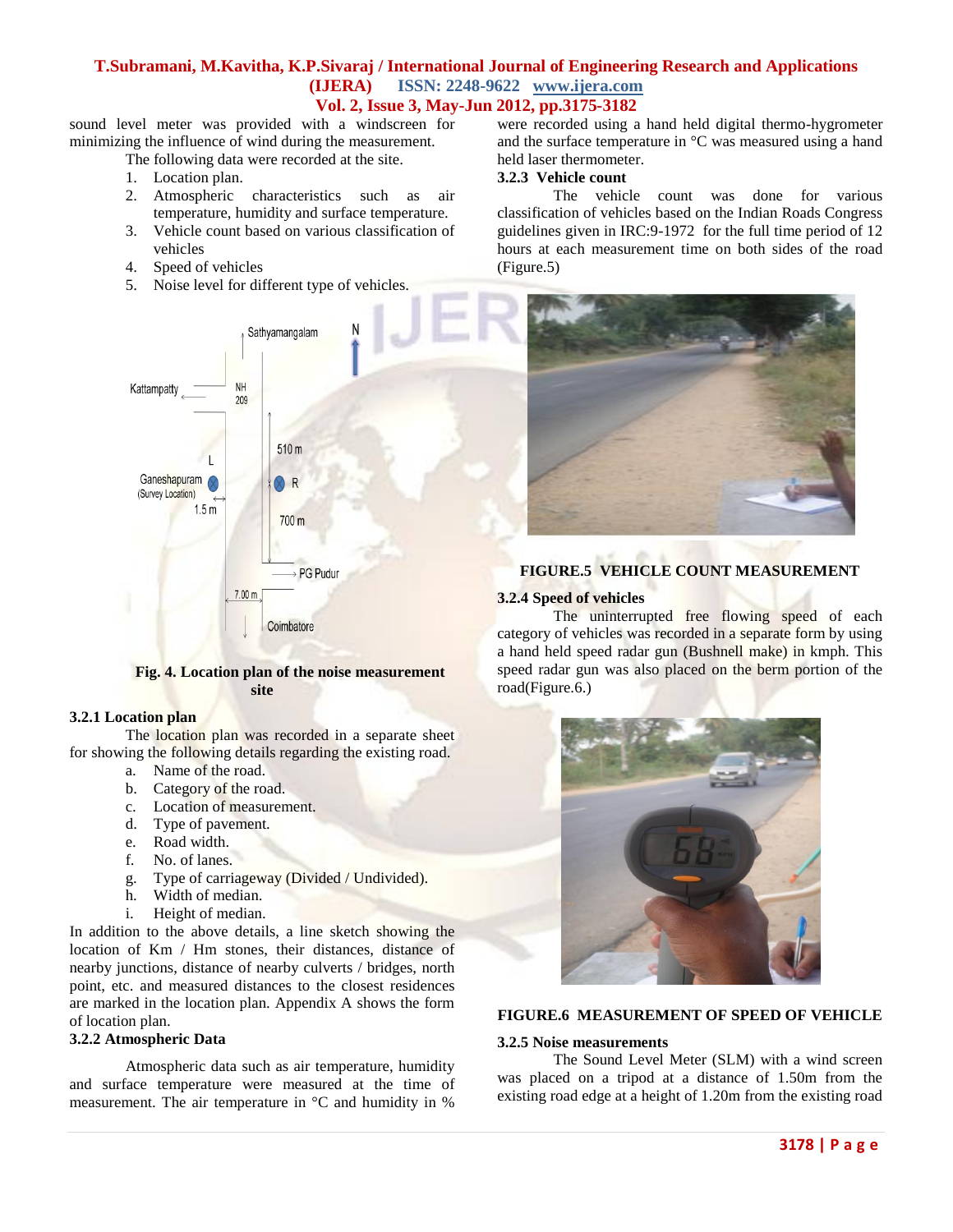level. The noise levels created by each category of vehicles were recorded manually in a separate form using the sound level meter (SL 4010, Lutron make) in decibels (Figure.7). The speed of wind seriously affects the accuracy of a measurement. This wind noise can be reduced significantly by the use of wind screen. These screens are commonly spherical balls or porous foamed plastic that fit over the microphone, and have negligible effect on the frequency response of the microphone. The noise measurements were taken on both sides of the road. In every hour, the measurements were taken on the left side of road between 0 to 20 minutes (20 minutes). After that, the instrument is shifted to the opposite side (right side) and the noise measurements were taken between 30 to 50 minutes (20 minutes) of every hour. The 10 minutes time duration is considered for shifting the instrument from the left side to the right side.



#### **FIGURE.7 MEASUREMENT OF NOISE**

#### **3.2.6 Irregular noise events**

During the measurement period, the irregular noise events such as low-flying planes, dogs barking, passing of ambulances, fire service and VIP vehicles, etc. were measured and marked in red colour for easy identification of them.

# **4. RESULTS AND DISCUSSIONS**

## **4.1 MODELING OF TRAFFIC NOISE**

Modeling of traffic noise has several uses, including estimating current noise exposure along roadways, assessing the effect of roadway changes, and predicting the performance of noise abatement options. The basic elements of traffic noise modeling are the traffic source levels and the propagation or attenuation of sound between traffic and receiver. Typical source related inputs to traffic noise models are the speed and volume of vehicle types, operating mode of the vehicles and the length of roadway with line of sight to the receiver location. Propagation related inputs include the acoustic characteristics of the ground, the number of lanes of travel, site geometry and topography and the type of

geometry of any barriers or buildings present. Most models also consider the type of pavement at the site in regard to tyre-pavement noise generation, the prevailing wind and temperature conditions and interrupted traffic flows. There are a number of resources that can be consulted for additional, detailed information about traffic noise prediction methods. To develop road traffic noise a relationship is found between two or more variables and these relationships are expressed in mathematical form. Followings are steps followed:

#### **Step 1**

Collection of various parameters for this study as follows. Date & Time, Total vehicle count, Q, Average Speed, V (kmph), Atm. Temp., Ta (°C), Surface Temp., Ts (°C), Equivalent noise level, Leq (dB)Relative Humidity, H (%)

#### **Step 2**

Analysis of the collected data using DATAFIT (Version 8.10) to find out the correlation between the various parameters and the noise level. A nominal distribution test is also applied to test the model for its goodness of fit.

#### **Step 3**

Plotting of graphs for Leq Vs Q, Leq Vs V, Leq Vs Ta, Leq Vs TsQ, and Leq Vs H.

From the scatter diagram it is possible to visualize a nature of relationship between variables. Fig 5.1-5.5.

Based on the data taken in different days between 6.00A.M. to 6.00 P.M., the data analysis was done using DATAFIT (Version 8.10). The best form of regression equation obtained is given below.

Leq =  $75.58 + 0.0024Q - 0.0064V + 0.0469Ta -$ 

0.00451Ts + 0.0306H ( $R^2 = 0.523$ )

Where,  $Q = \text{Total vehicle count}$  in both directions,

- $V =$  Average speed of vehicles in kmph,
	- Ta = Average atmospheric temperature in  $°C$ ,
	- $Ts = Average Surface temperature in °C,$
	- $H =$  Relative humidity in %, and
	- $R^2$  = Coefficient of correleation.

This equation can be used for predicting traffic noise in a two lane road.

#### **Testing the goodness of fit of the model:**

As a part of this study, the statistical goodness-of-fit test is provided to test the prediction values against the field observed data. Since the total number of samples is 168, the normal distribution test was carried out to find out the goodness of fit, which shows that this model can be effectively used in analysis and prediction of highway traffic noise conditions in India.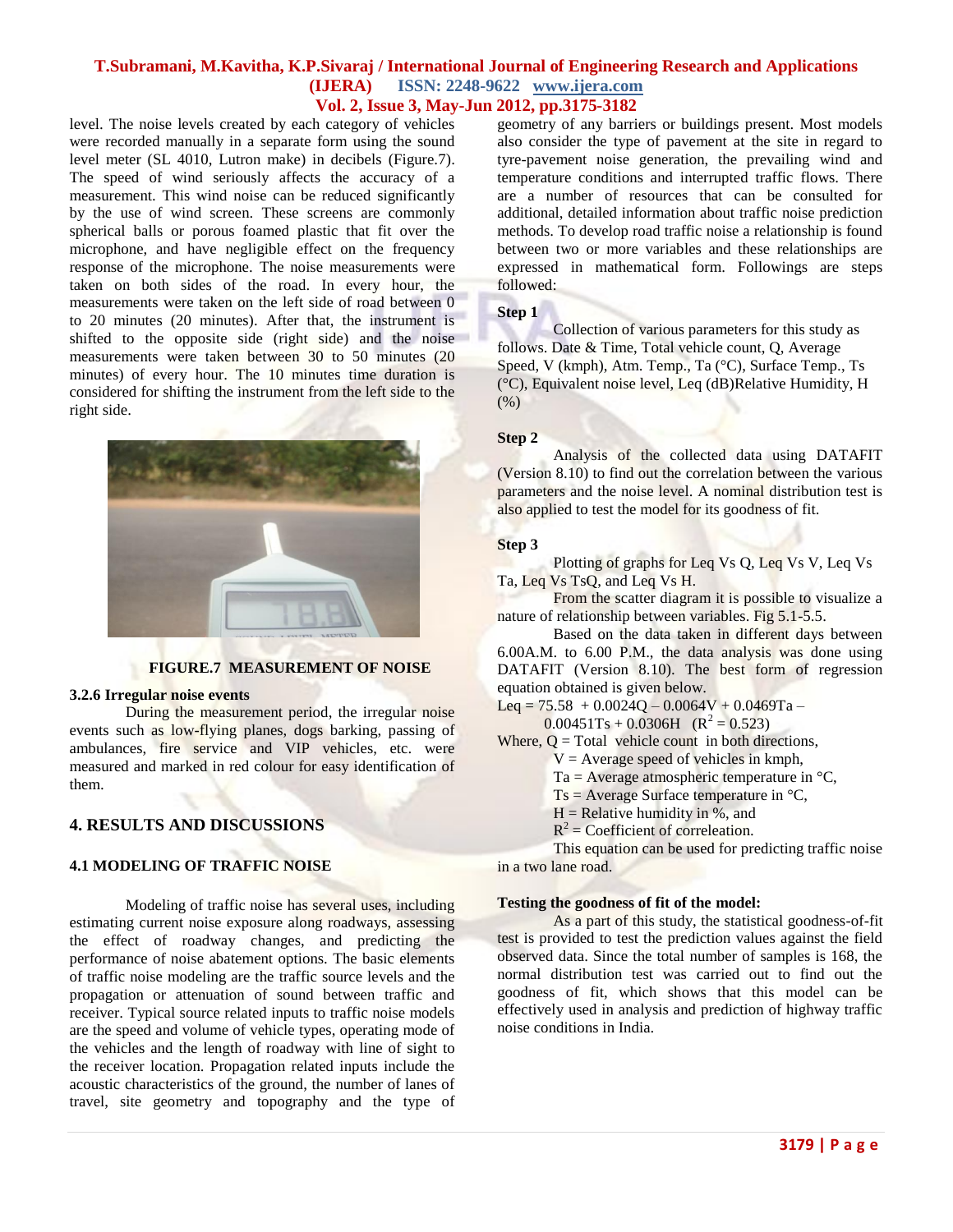

**FIG. 8 TOTAL VEHICLE COUNT VS LEQ**

Correlation equations have been obtained between Leq with total number of vehicles  $-Q$  (Figure.8), Vehicle speed -V(Figure.9), Atmospheric temperature- Ta (Figure.10), Surface temperature –Ts (Figure.11), and Relative humidity  $-$  H (Figure.12).



**FIGURE.9 AVERAGE VEHICLE SPEED VS LEQ**



**FIGURE.10 ATMOSPHERIC TEMPERATURE VS LEQ**





## **FIGURE.12 RELATIVE HUMIDITY VS LEQ**

#### **5. CONCLUSION**

Collected data on noise generating parameters was applied to calculate the predicted noise level with the help of regression analysis. The comparison tests were made in order to examine the goodness of fit, between the predicted and measured noise level from the collected field data and to suggest a suitable model for Indian conditions. From the present study following conclusions are drawn:

1. Correlation equations have been obtained between Leq with total number of vehicles (Q), Vehicle speed (V), Atmospheric temperature (Ta), Surface temperature (Ts), and Relative humidity (H). Percentage errors between the measured and predicted volumes are of negligible amount.

2.  $R^2$  value for the equation was found to be 0.523. The value of  $R<sup>2</sup>$  can be improved by incorporating variations by taking number of different locations and taking more data sets.

3. Since the number of data are 168, the goodness of fit for large samples was applied to study about the fitness of the equation. The null hypothesis,  $\mu=0$ , that is the mean value of the differences between pairs of measured noise and predicted noise is equal to zero. The results of nominal distribution at 5% level of significance shows that the null hypothesis is accepted, that is the mean value of difference between measured and predicted noise level is zero.

4. The scatter plots of Leq Vs Q, Leq Vs V, Leq Vs Ta, Leq Vs Ts, and Leq Vs H were plotted to determine the influence of the parameter on the level of noise. In the above plots, if there are more data sets of different locations and timings are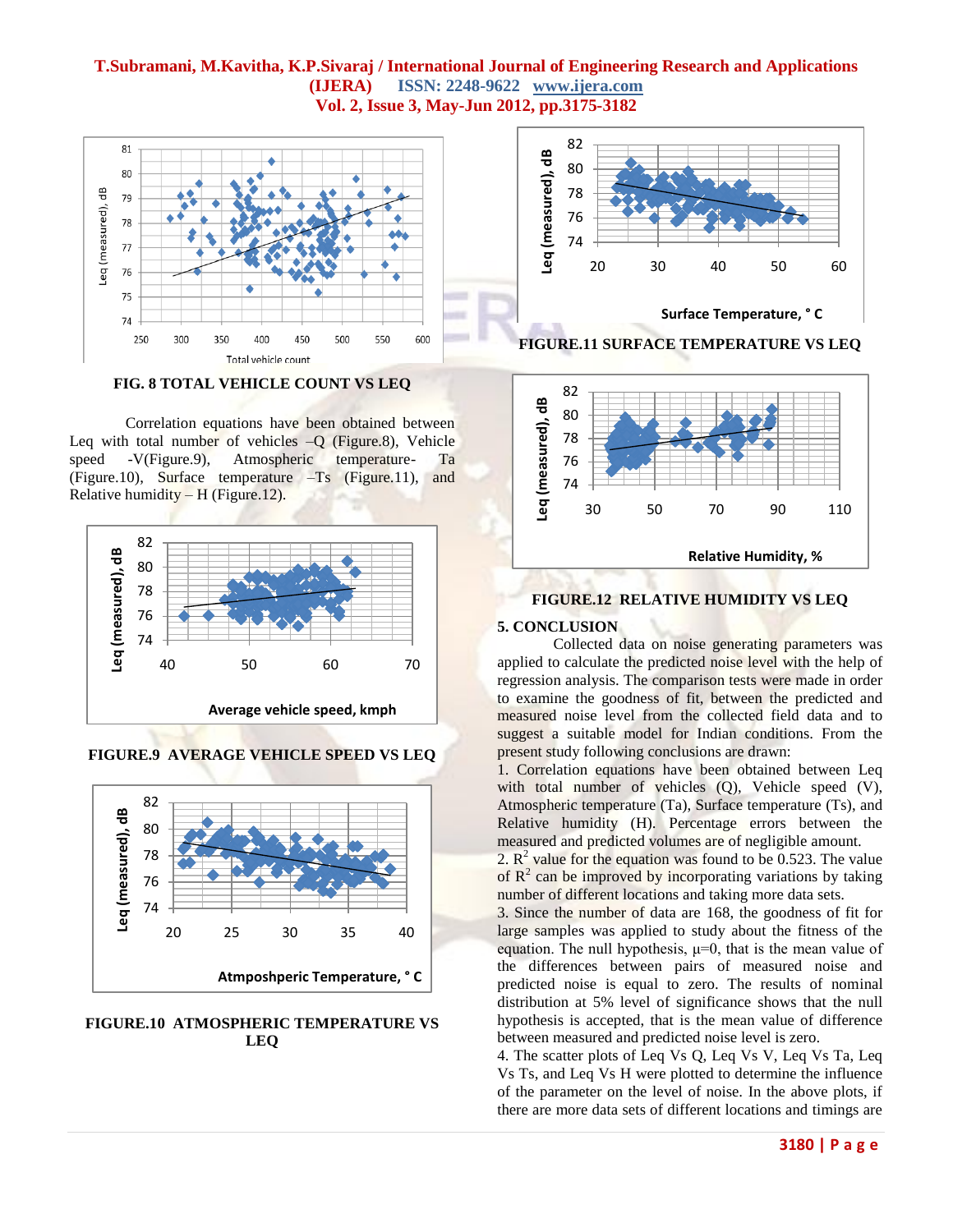# **T.Subramani, M.Kavitha, K.P.Sivaraj / International Journal of Engineering Research and Applications (IJERA) ISSN: 2248-9622 www.ijera.com**

**Vol. 2, Issue 3, May-Jun 2012, pp.3175-3182**

adopted then it may have better correlation. The following results conclusions were arrived from that plots.

a) The noise level increases with increased total number of vehicles.

b) The noise level increases with increase in speed of vehicles.

c) The noise level decreases with increased atmospheric temperature.

d) The noise level decreases with increased surface temperature.

e) The noise level increases with increased humidity.

# **6. SCOPE FOR FUTURE WORK**

1. In this work, vehicle speed was measured using hand held speed radar gun. The speed of vehicles only in the measured direction was considered in this study. The results may be improved if the speed of vehicles plying the opposite direction is also considered.

2. All the measurements were taken at single location on seven week days. If different locations and timings are adopted, then better results can be obtained.

3. In the present work only three parameters like, total number of vehicles (Q), Vehicle speed (V), atmospheric temperature (Ta), Surface temperature (Ts) and relative humidity (H) are only considered in this study. If more parameters are included in the prediction and it may give better results.

4. In this study only two lane road is considered for the modeling. The noise predicting model for different category of roads with different lane widths may be more realistic.

5. In this study the stretch is selected without the presence of median. But now-a-days, the four laning and six laning works are carried out with sufficient medians. Hence the presence and width of median may be considered for further study.

6. This study is done for uninterrupted free flow traffic. But the nature of noise level may differ in an uninterrupted traffic flow condition. Hence that traffic flow condition may be considered in future study.

7. This study was carried in flexible pavement. The characteristics of noise will be totally different in rigid pavements. Hence it is wide open to explore the level of noise in rigid pavements.

## **8. REFERENCES**

- [1]. Pamanikabud P, Tansatcha M, Brown A.L., (2008), Development of a highway noise prediction model using an Leq20s measure of basic vehicular noise, Journal of sound and vibration vol. 316, pp 317-330.
- [2]. Campbell Steele, (2001), A critical review of some traffic noise prediction models, Applied Acoustics vol 62, pp 271-287.
- [3]. Kumar.K, Katiyar. V.K., Parida. M, and Rawat.K, (2011), Mathematiccritical modeling of road traffic

noise predictions, International Journal of Applied Mathematics and Mechanics vol 7(4), pp 21-28.

- [4]. Jobair Bin Alam. Md., Rauf. A.F.M.A and Ahemed. M.F,(2001), Traffic Induced Noise Pollution in Dhaka, Journal of Civil Engineering, The Institute of Engineers, CE29 vol 1, pp 55-63.
- [5]. Krishna Murthy.V, Ahamad Kamruzzaman Majunder, Sanjay Nath Khanal, Deepak Prasad Subedi, (2007), Assesment of Traffic noise Pollution in Badepa, a Semi urban town of Nepal, Kathmandu University Joural of Science, Engineering and Technology, vol 1(No IV), pp 1-9.
- [6]. Bhaven Tandel, Dr. Joel Macwan, Pratik , Ruparel.N ,(2011), Urban corridor noise pollution: A case study of Surat city, India, International Conference on Environment and Industrial Innovation, vol 12, pp 144- 148.
- [7]. Rawat. K, Katiyar V.K, Praatibha,(2009), Mathematical Modeling of Environmental Noise Impact, International Journal of Boimechanics, Special issue, pp 75-81.
- [8]. Goswami, Sh, Road Traffic Noise: A case study of Balasore town, Orissa, India, International Journal of Environmental Research, vol 3(2), pp 309-316.
- [9]. Golmohammadi R., Abbaspour.M, Nassiri.P, Mahjub.H, (2007), Road Traffic Noise Model, Journal of Research and Health Science, vol 7(1), pp 13-17.
- [10]. Deb Dulal Tripura and Partha Pratim Sarkar, (2011), Traffic Noise Prediction Model in Agartala City, India, International Review of Applied Engineering Research, vol 1(1), pp 93-98.
- [11]. Dhananjay.K.Parbat and Prashant .B. Nagarnaik, (2007), Assesment and ANN Modeling of Noise levels at Major Road Intersections in an Indian Intermediate City, Journal of Research in Science, Computing and Engineering, vol 4(3), pp 39-49.
- [12]. Tang. S.K. and Tong K.K.,(2004), Estimating traffic noise for inclined roads with freely flowing traffic, Applied Acoustics, vol 65 , pp 171-181.
- [13]. Jorge Sommerhoff, Manuel Recuero, Enrique Suarez,(2004), Community noise survey of the city of Valdivia, Chile, Applied Acoustics, vol 65 ,pp 643-656.
- [14]. Mahesh Chand and Anu. P. Alex,(2010) Traffic Noise Prediction Modeling and Analysis for Trivananthapuram city, Indian Highways, pp 31-40.
- [15]. Stjepan Lakusic, Vesan Dragcevic and Ivo Haladin,(2008), Measuring and Simulation of Road Traffic Noise on Rijeka-Zagreb Highway, Second UKSIM European Symposium on Computer Modeling and Simulation, vol 4, pp 406-411.
- [16]. Pichai PAmanikabud, Prakob Vivitjinda, (2002), Noise Prediction for highways in Thailand, Transportation Research Part D, vol 7 , pp 441-449.
- [17]. S.S.Jain, M.Parida and Namita Mital, Urban Transport Environment Interaction- Defining a National level Action Plan